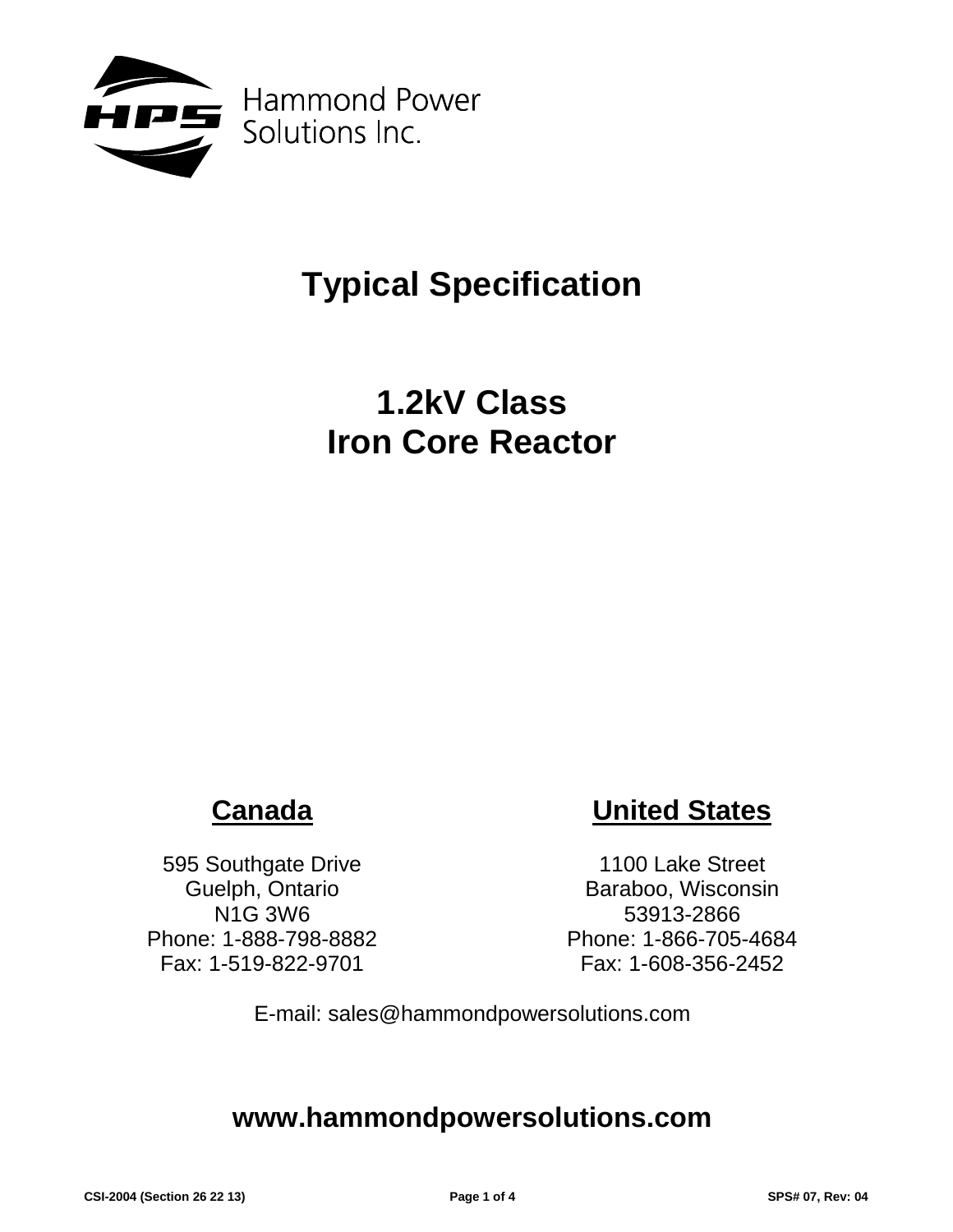#### **1 GENERAL**

#### 1.1 SCOPE

A This section defines three phase iron core line reactor as indicated.

#### 1.2 NON LINEAR LOADS DEFINITIONS

A Non-Linear loads are defined as per UL 1561, CSA C22.2 No. 47 & further explained in IEEE 519 Harmonic Spectrum for Switching Power supply & IEEE C57.110 and IEEE 1100.

#### 1.3 RELATED DOCUMENTS

A Drawing and general provisions of the Contract, including General and Supplementary Conditions and Division 1 Specification Sections apply to this Section.

#### 1.4 REFERENCES

- A NEMA ST-20 Dry-Type Transformer for General Applications
- B IEEE C57.110 Recommended Practice for establishing transformer capability when feeding nonsinusoidal load currents.
- C UL 508, CSA C9 & C22.2 No. 47.
- D IEC 61558-1, IEC 61558-2-20

#### 1.5 TESTING & QUALITY CONTROL

- A Production tests: each unit according to applicable sections of:
	- UL 508
	- IEC 61558-1, IEC 61558-2-20
- B Perform a Type Test for each model design and submit report<br>C. Standard production tests to include:
- Standard production tests to include:
	- DC resistance
	- Hi POT
	- **Inductance**
	- **Losses**

#### 1.6 SUBMITALS

- A Submit shop drawing and product data for approval and final documentation in the quantities listed according to the Conditions of the contract. Customer name, customer location and customer order number shall identify all transmittals.
- B Product Data including, Current Amps, Temperature Rise, detailed enclosure dimensions, system voltage, inductance, unit weight, warranty., insulation class

#### 1.7 STORAGE AND HANDLING

- A Store and handle in strict compliance with manufacturer's instructions and recommendations. Protect from potential damage from weather and construction operations. Store so condensation will not form on or in the reactor housing and if necessary, apply temporary heat where required to obtain suitable service conditions.
- B Handle line reactors using proper equipment for lifting and handling; use when necessary lifting eye and/or brackets provided for that purpose.

#### 1.8 WARRANTY

A The reactor shall carry a 10 year limited warranty. (For details, refer to the manufacturers published warranty)

#### **2 PRODUCTS**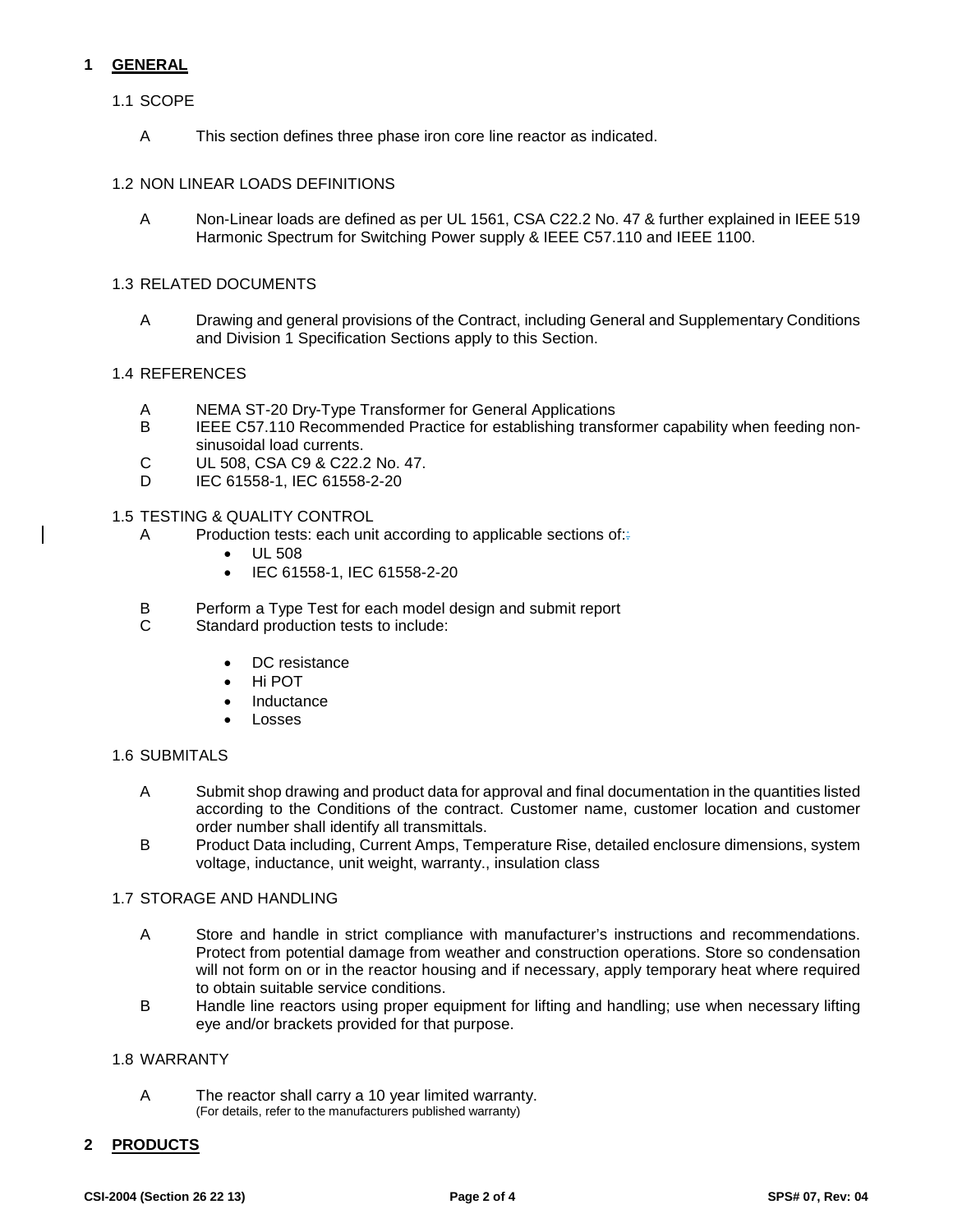- A Three phase reactors shall be open style. All three phase reactors shall be constructed with three coils and a single core. Terminals may be terminal blocks or copper pads. Terminals shall be marked with A1, B1, C1, A2, B2, and C2.
- B Reactor winding shall be suitable for 150% RMS overload for 60 seconds OR 200% for 2 min once per- hour 300% for 30 sec once per hour.
- C Reactors shall be designed, constructed and rated in accordance with UL, CSA and NEMA standards. If shipping to Europe, reactor will also have to be manufactured in accordance to CE standards and carry a CE mark.
- 2.2 VOLTAGE AND IMPEDANCE REQUIREMENTS:
	- A Fundamentals Maximum Voltage : [600VAC] for UL and CSA, CE up to [690VAC]
	- B Impedance Rating: [3% 5%]
	- C System Frequency: [50 Hertz][60 Hertz]

#### 2.3 BASIC REQUIREMENTS:

- A Impedance at 60Hz: +15% to -10%
- B Nameplate Rating: Shall include Catalog #, Nominal Motor Amps, 3Ph, 60 Hz, 600V, Temp Rise, as required by standards
- C Inductance:
	- i Nominal inductance +15% & -10% @ rated current
	- ii 95% of nominal inductance @ 110% rated current
	- iii 80% of nominal inductance @ 150% rated current
	- iv 50% of nominal inductance @ 200% rated current
- D Temperature Rise:
	- i 130 $\degree$ C (70 $\degree$ C rise) up to 40 Amps (50 $\degree$ C ambient),
	- ii 180 $\degree$ C or 220 $\degree$ C (115 $\degree$ C rise) above 40 Amps (50 $\degree$ C ambient)
- E Altitude (de-rating): Comply with NEMA ST20 2014
- F Audible: maximum 65dB at 2 meters
- G Dielectric: 4000 volts RMS (2200 volts peak repetitive)
- H Coil conductors: continuous copper windings, with terminations brazed, welded or bolted.
- I Impregnation: vacuum pressure impregnated polyester resin.
- J Sound Level: 65dB
- K Enclosure: (When specified) Ventilated, [Type 1] [Type 3R] [other].
- L Enclosure Finish: ANSI 61 Grey suitable for UL50 outdoor applications [orange][other].
- M Line Reactors shall terminate copper terminal pads or terminal blocks. Contractors shall provide all necessary lugs not already provided with line reactors.
- N UL listed, CSA approved, [CE Mark].
- O Built to NEMA ST-20 and in accordance with all applicable UL, CSA and ANSI/IEEE standards.

#### OPTIONS:

- Single Phase: De-rated using only two coils for single phase 208/240 VAC application from 0.5 to 10.0 HP and 0.25 to 0.5 HP for 120 VAC
- Enclosures: [Type 3R] [Type 4] [Type 4X] [Type 12] [other]